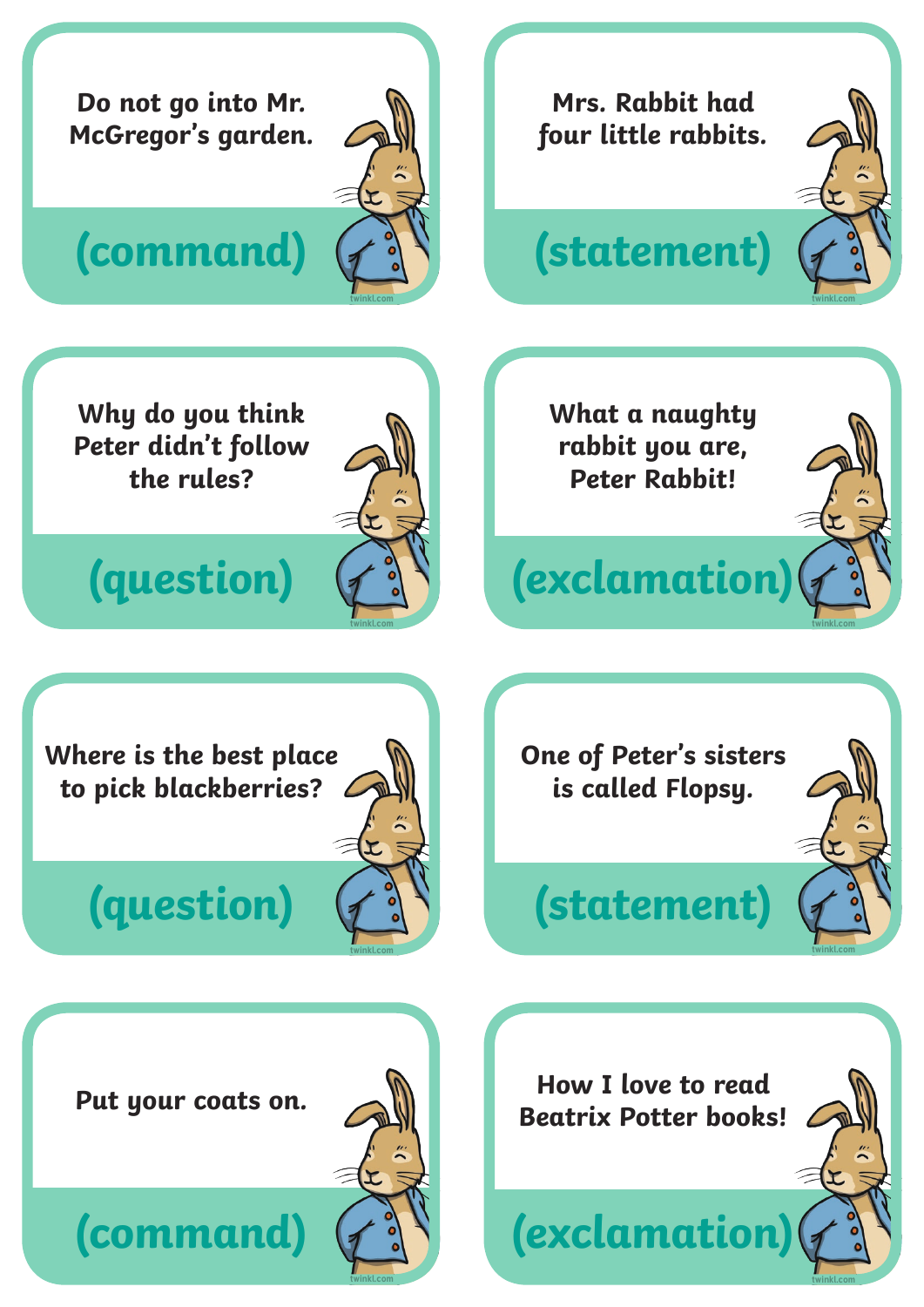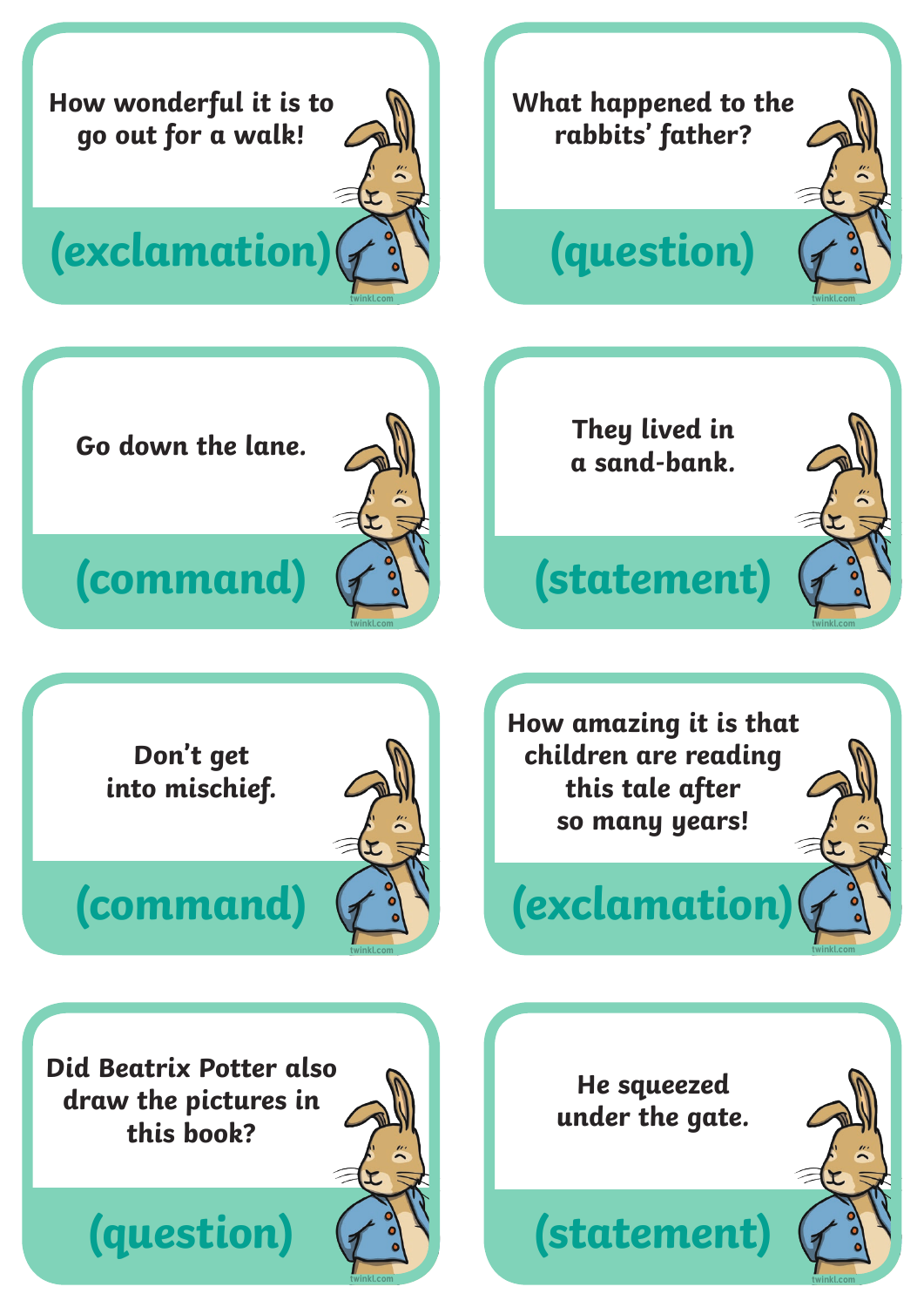

**(statement)**



**(question)**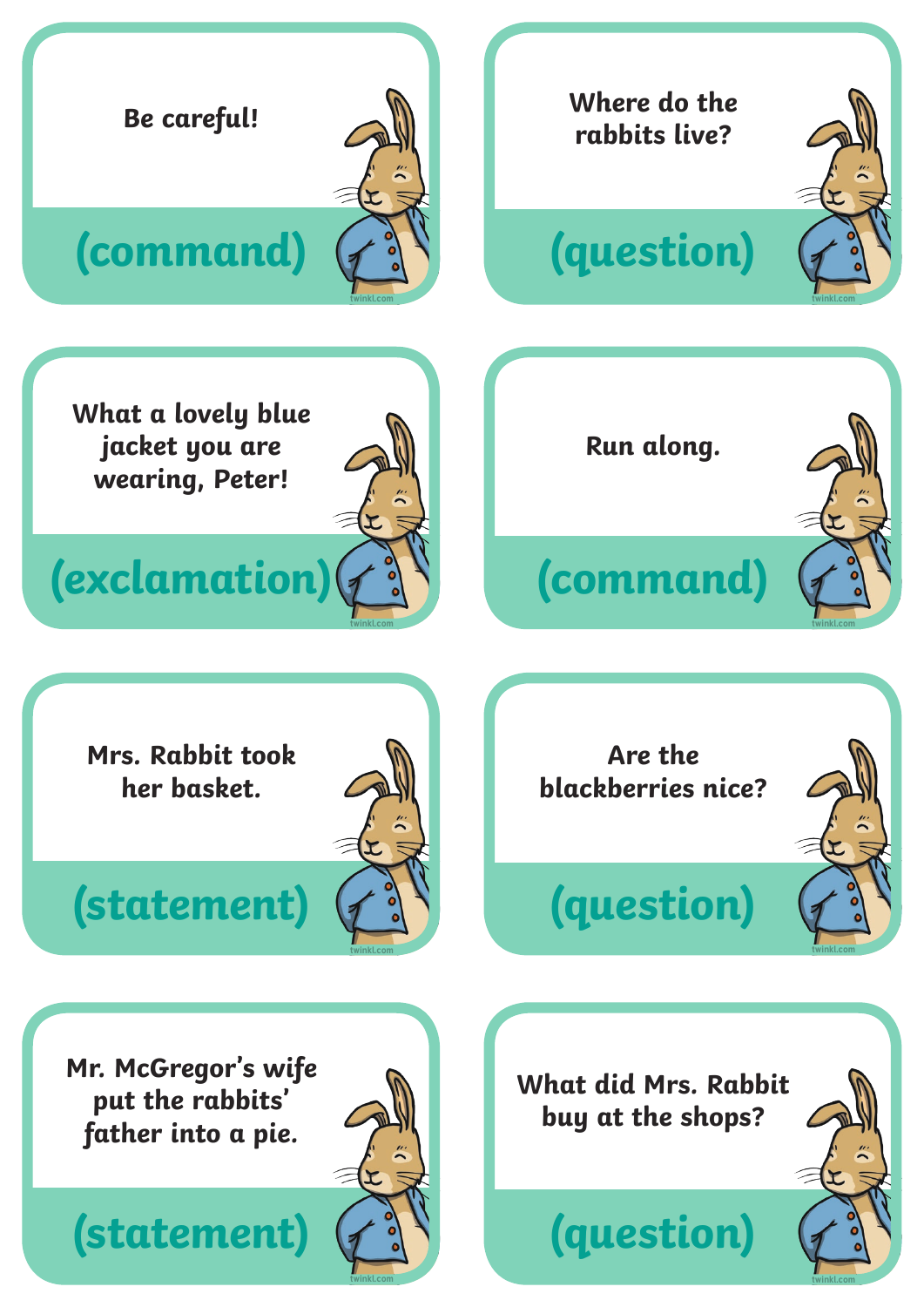

**(statement)**

**twinkl.com**

**(question)**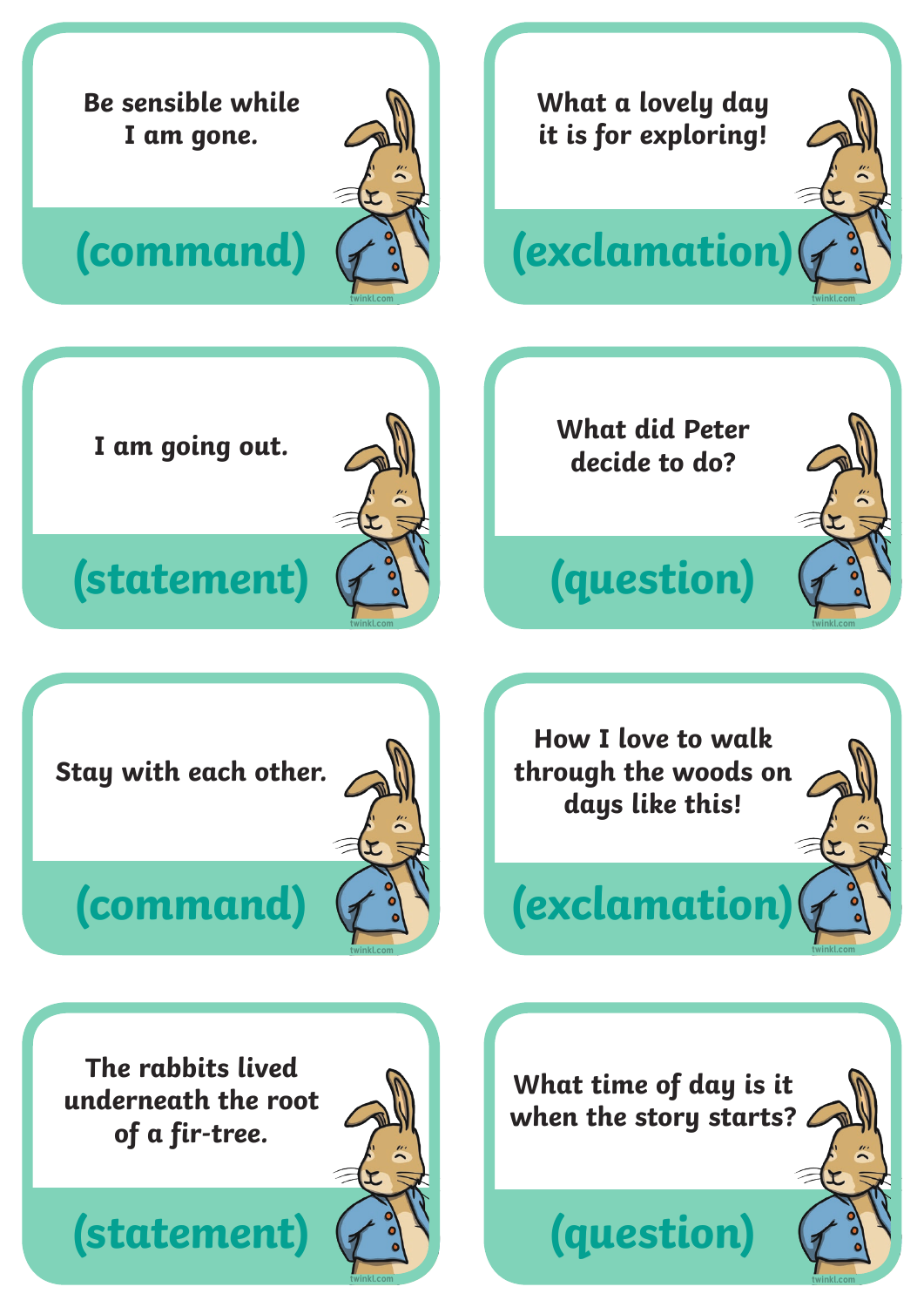**Keep warm and safe.**



#### **(command)**

**Mrs. Rabbit took an umbrella with her.**

#### **(statement)**



**Did Peter Rabbit do what his mother had told him?**

## **(question)**





**(command)**

**Listen carefully to me.**

**(exclamation)**

**How lovely you all** 

**look in your coats!**

# **(exclamation)**

**Look after each other.**

**(command)**

**twinkl.com**

**Why do you think Mrs. Rabbit bought five currant buns?**

**(question)**

**twinkl.com**

**twinkl.com**

**twinkl.com**